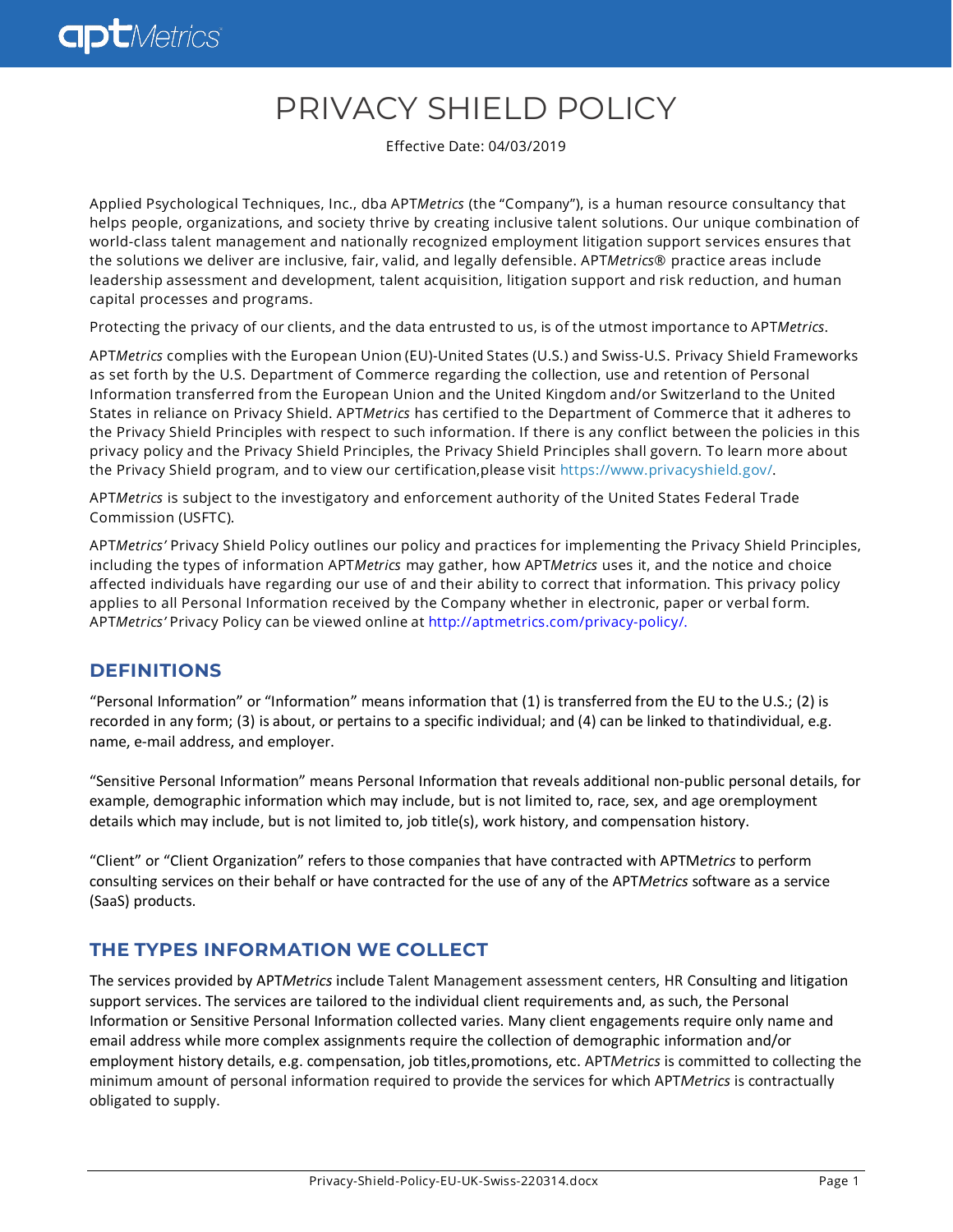## **PRIVACY SHIELD PRINCIPLES**

#### **NOTICE**

APT*Metrics* can obtain Personal Information and/or Sensitive Personal Information in many ways. It:

- May be supplied to the Company by the Client organization to facilitate the provision of contracted services between the Company and the Client organization.
- May be voluntarily supplied by individuals in face-to-face meetings, virtual meetings, or telephone interview sessions which may take place in the provision of contracted services by APT*Metrics* to the Client organization.
- May be voluntarily disclosed by individuals via data entered into the Company's Web-based tools used to facilitate data collection in the provision of the Company's contracted services to the Client organization.
- May be voluntarily supplied to the Company through information entered on the Contact Us page(s) on the Company's Website, APT*[Metrics](http://www.aptmetrics.com/)*.com.
- The Company may collect certain personal information as part of the support process. These interactions involve voluntary disclosure to the Company via telephone or e-mail interactions. Whilethe type of personal information may vary by support scenario, it is typically limited to name and contact information, either e-mail or telephone number.
- The Company does utilize Website tracking software to automatically capture and store technical information related to individual sessions for the APT*Metrics* Web-based tools. Data is used to improve the content and format of the Company's tools and products and to provide metrics on the user experience. This information may include, but is not limited to, user domain, the type of internet browser being used, Web pages visited, and time spent on the Company's sites. The APT*Metrics* Webserver log file and activity tracking do not contain any personally identifiable information.
- APT*Metrics* Web-based tools may contain "cookies." A cookie is a small amount of data that the Company's Website stores on your computer, and which the APT*Metrics* Web-based tool may later retrieve. The cookies cannot be read by any site other than ours. APT*Metrics* uses the cookies for administrative purposes. No cookie will contain information that will allow someone to contact you viaemail, telephone, or any other means. You can monitor or disable the use of cookies through the configuration settings on your Web browser. Please understand that if you disable cookies, it could adversely impact the performance of the APT*Metrics* Web-based tools.

## **CHOICE**

#### USE OF YOUR PERSONAL INFORMATION

APT*Metrics* will use the personal information or sensitive personal information solely to provide the servicesfor which APT*Metrics* is contractually obligated to supply, to assist individuals in the use of APT*Metrics* products and services, or to respond to inquiries and provide related information of interest to visitors to [www.APT](http://www.aptmetrics.com/)*Metrics.*com that have initiated contact. We do not sell or rent your personal information to third parties.

If, in any event, APT*Metrics* intends to use your information for any other purpose than those stated above,you will be notified and offered the opportunity to opt out of such use.

APT*Metrics* may disclose personal information if required to do so by law or if we in good faith believe that such action is necessary to: (1) comply with the law or legal process; (2) protect or defend APT*Metrics* rights and property; (3) protect against misuse or unauthorized use of the APT*Metrics* Website or Web properties;or (4) protect the personal safety or property of our individual users, Clients, or the public. Note that we maybe required to release personal data of EU and/or Swiss individuals in response to lawful requests by public authorities including to meet national security and law enforcement requirements.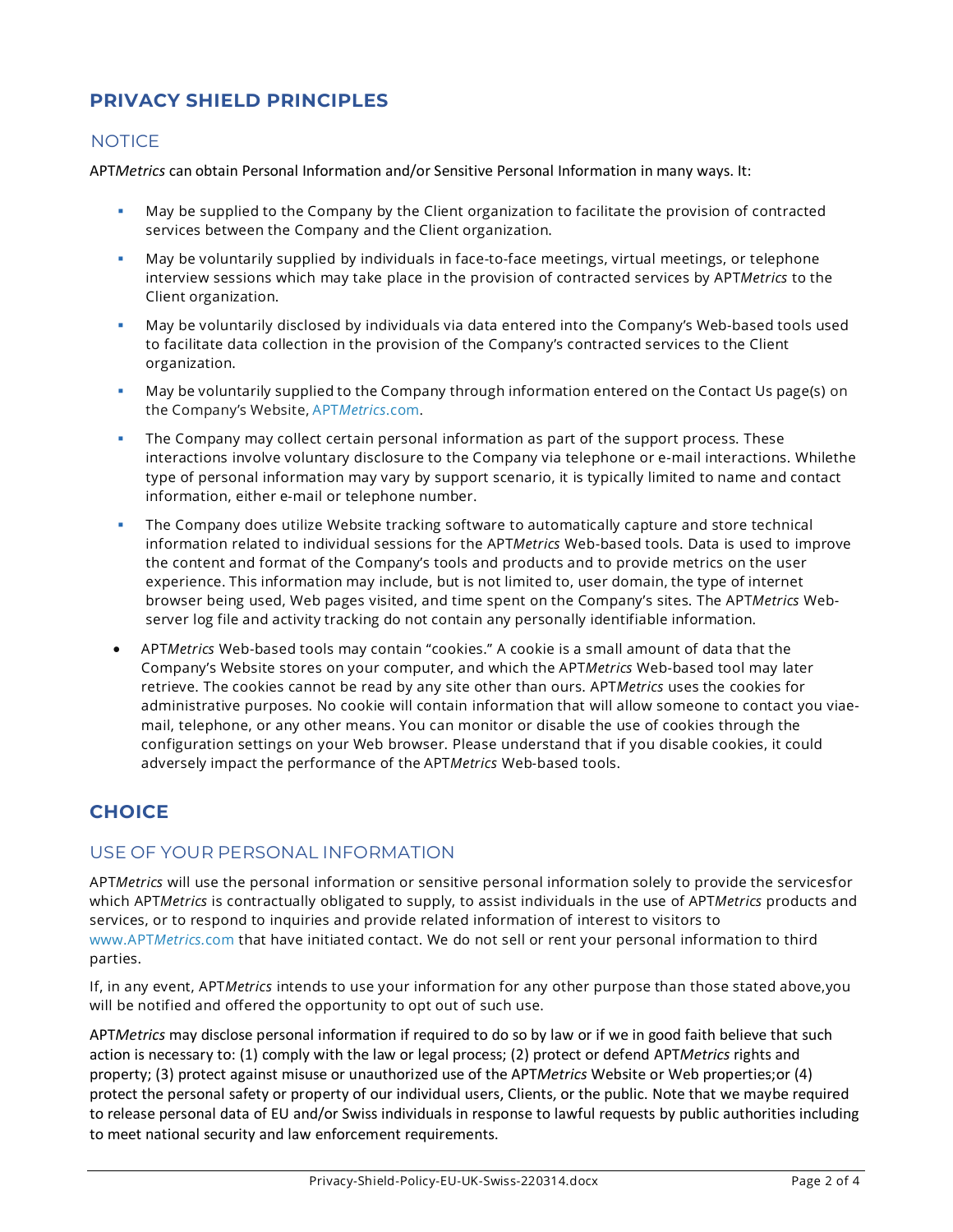## **ACCOUNTABILITY FOR ONWARD TRANSFERS**

#### SHARING PERSONAL INFORMATION

APT*Metrics* may contract with third-party providers to perform certain functions offered as part of the Company's products and services, e.g., data center colocation services, a SaaS survey solution, and SaaS IT service management software. These providers all certify compliance with the Privacy Shield Frameworks and are restricted from direct access to your information but, if necessary, may be granted access to your Personal Information only to the extent necessary to permit them to perform their contracted services, are bound by confidentiality agreements and are restricted from using the information for other purposes.

APT*Metrics* may be liable for the appropriate onward transfer of personal data to third parties.Links to Non-APT*Metrics* Websites and Third Parties

#### LINKS TO NON-APT*METRICS* WEBSITES AND THIRD PARTIES

APT*Metrics* Websites may contain links or integration with third party sites for your convenience and/or as required to perform contracted services for its Clients. APT*Metrics* does not control those sites or the privacy practices of those third-party sites, which may differ from the APT*Metrics* privacy practices detailed in this document. APT*Metrics* does not make any representation regarding the security or privacy of the third-party Websites and the Personal Information that you may choose to provide to any non-APT*Metrics* site is not covered by this policy.

#### **SECURITY**

APT*Metrics* shall take commercially reasonable steps to protect the Information from loss, misuse and unauthorized access, disclosure, alteration, and destruction. Company has put in place appropriate physical, technical, procedural, and managerial controls to safeguard and secure personal information from loss, misuse, unauthorized access or disclosure, alteration, or destruction. APT*Metrics* employs a wide range of security measures including physical and logical access controls, firewalls, intrusion detection/prevention systems, security monitoring tools, endpoint protection tools, and data archival and replication strategies.

Access to personal information is restricted to those APT*Metrics* employees with a defined business need to know or process the information.

While APT*Metrics* takes commercially reasonable actions to safeguard your information, the Company cannot guarantee the security of Information on or transmitted via the Internet.

#### **DATA INTEGRITY AND PURPOSE LIMITATION**

APT*Metrics* shall only process personal information in a way that is compatible with and relevant for the purpose for which it was collected or authorized by the individual. To the extent necessary for those purposes, Company shall take reasonable steps to ensure that personal information is accurate, complete, current, and reliable for its intended use.